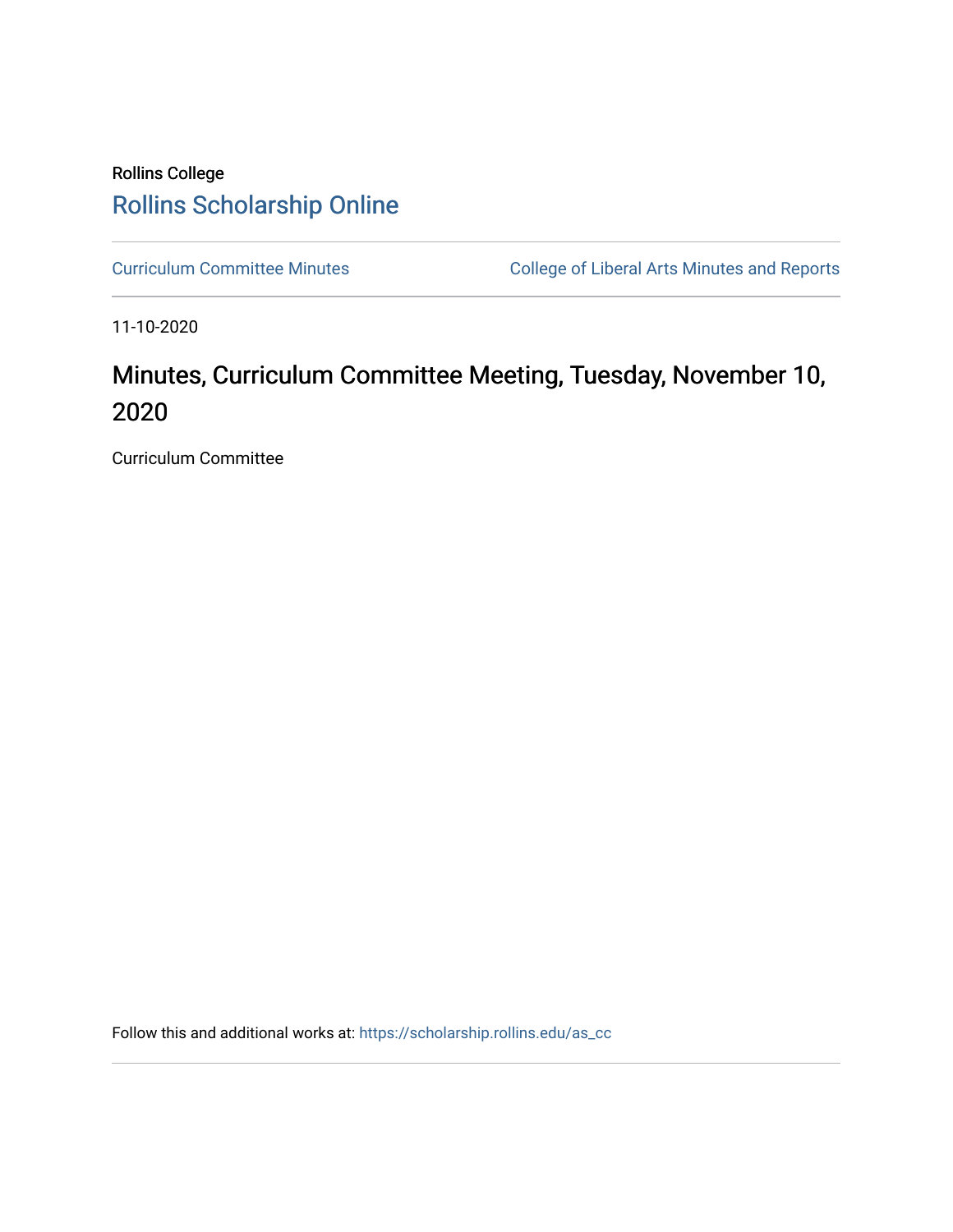# **Curriculum Committee Meeting Agenda Date: November 10, 2020**

## **Location: WebEx room** <https://rollins.webex.com/meet/mvidovic>

 $\boxtimes$  Martina Vidovic (Chair)  $\boxtimes$  Valerie Summet  $\boxtimes$  Brendaliz Santiago-Narvaez (secretary)  $\boxtimes$  Mark Heileman  $\boxtimes$  Caitlin Mohr Gloria Cook  $\boxtimes$  Jana Mathews  $\boxtimes$  Brian Mosby  $\boxtimes$  Sarah Parsloe  $\boxtimes$  Rochelle Elva  $\boxtimes$  Kyle Bennett

### **Voting members: Non-voting members: Guests:**

 $\boxtimes$  Ashley Kistler  $\boxtimes$  Stephanie Henning  $\boxtimes$  Rob Sanders Cameron Peterson Zoe Pearson  $\boxtimes$  Senal Hewage

 $\Box$  Mae Fitchett  $\boxtimes$  Toni Holbrook  $\boxtimes$  Tiffany Griffin  $\boxtimes$  Steve Booker Gabriel Barreneche

**Agenda**

## **1. Approve minutes from the November 3, 2020 meeting**

*Martina-* Approval for minutes. *Kyle-* So moved; Second- Sarah Parsloe Approved by raising hands

### **2. Sub-committee reports**

- a. New course- *Brian* We met yesterday, new courses for curriculum changes. Once approved we will bring to full committee.
- b. Academic Appeals- *Valerie-* Nothing to report. We are meeting this week.
- c. EC report -*Martina* EC will meet this Thursday.
- d. Registration- *Gloria-* Aside from IB policy we will meet this Friday. Discuss registration related issues.
- e. SGA *Kyle* We don't have a student for Health and Wellness committee. Maybe a campus wide email?
- f. Ashley( Chat)- @Kyle, I don't think an all campus email is the way to go. I think we could work with no student rep and then just consult with SGA as needed.
- **3. Old business –** No old Business.

### **4. New business**

- a. Feedback on Global Experience Index Blake Robinson and Giselda Beaudin
	- i. *Blake-* We have developed a Global Experience Index. This can work both for long term and short ter. We have done virtual global learning. We want to make sure students get those global learning outcomes.
	- ii. *Giselda-* We are looking for an endorsement. We are trying to figure out a way where the Global Experiences Index can be used on campus......as a useful tool. We are currently already using it for study abroad. It has been effective and helpful. We were brainstorming on how to get the index out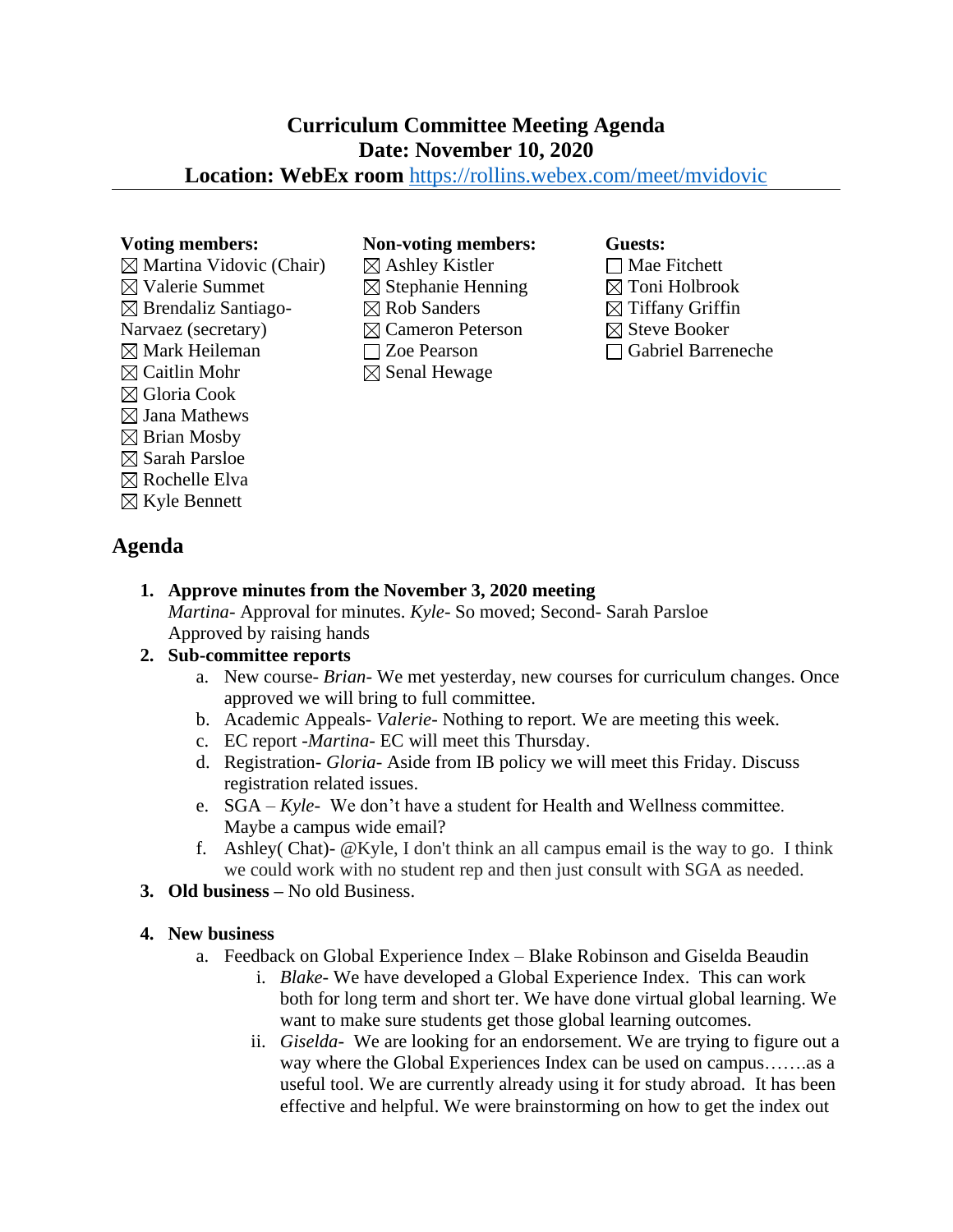and encourage its use. We thought bringing it here was a good start…then spread it out broadly to faculty. We want suggestions on how to disseminate this through faculty. We developed a this index a way to look at global experiences in different ways. You can look at elements. What practices have high impact, to give students a number of different experiences? We are just looking for an endorsement and an idea to get it out to faculty so that they can start using as a tool for looking at global elements in your curriculum.

- iii. *Martina-* Questions for Giselda*?* Did you develop the index this year?
- iv. *Giselda-* Last year, we hoped to disseminate last year but with COVID it did not happen, it was during the Fall 2019.
- v. *Toni (chat)-* What Giselda mentioned is the lens through which Nancy and I provided feedback.
- vi. *Martina-* How would you use it?
- vii. *Giselda-* To assess programs. For faculty and department is less about assessment and more about up brainwork to think about global experiences/ learning in your curriculum.
- viii. *Martina-* Ff we were ask the Department to use them , would you like to have some targets? There are scores…. How will departments use it? How will they judge the index and where they stand in terms of global experiences in their curriculum?
	- ix. *Giselda-* We have avoided to be that descriptive, it is open-ended. We want to create a variety of experiences. Low score is not bad… having a variety in touchpoints/ experiences is the goal. Why we called it an Index for this reason as it is not meant as a tool of formal assessment.
	- x. *Jana-* Places to pursue this…. existing ECMP competency. There may be some ways to build out ethics competency to include some of the central issues of this initiative. Faculty can be formally trained in that. Also the model of community engagement.
- xi. *Giselda-* We are exploring this for CE courses. Index would be helpful
- xii. *Blake-* You can sort of think of this "rubric" as reinforcing stuff you are already doing. This is just to formalize it a little bit. Getting credit for stuff you are already doing.
- xiii. *Jana-* ..looking for an endorsement- Step 1? I move to endorse*.*
- xiv. *Martina-* This will be a really nice guideline for Departments. It's a nice start to evaluate where we are at this point.
- xv. *Martina-* Jana made a motion to endorse, Valerie second- Endorsed by committee with the raising of hands
- xvi. *Martina-* What is the next step?
- xvii. *Giselda-* We will share it but now it will be stronger with your endorsement.
- b. IB Policy Revision Gloria Cook/Registration Subcommittee i. *Martina*- Registration subcommittee, looking at IB Policy.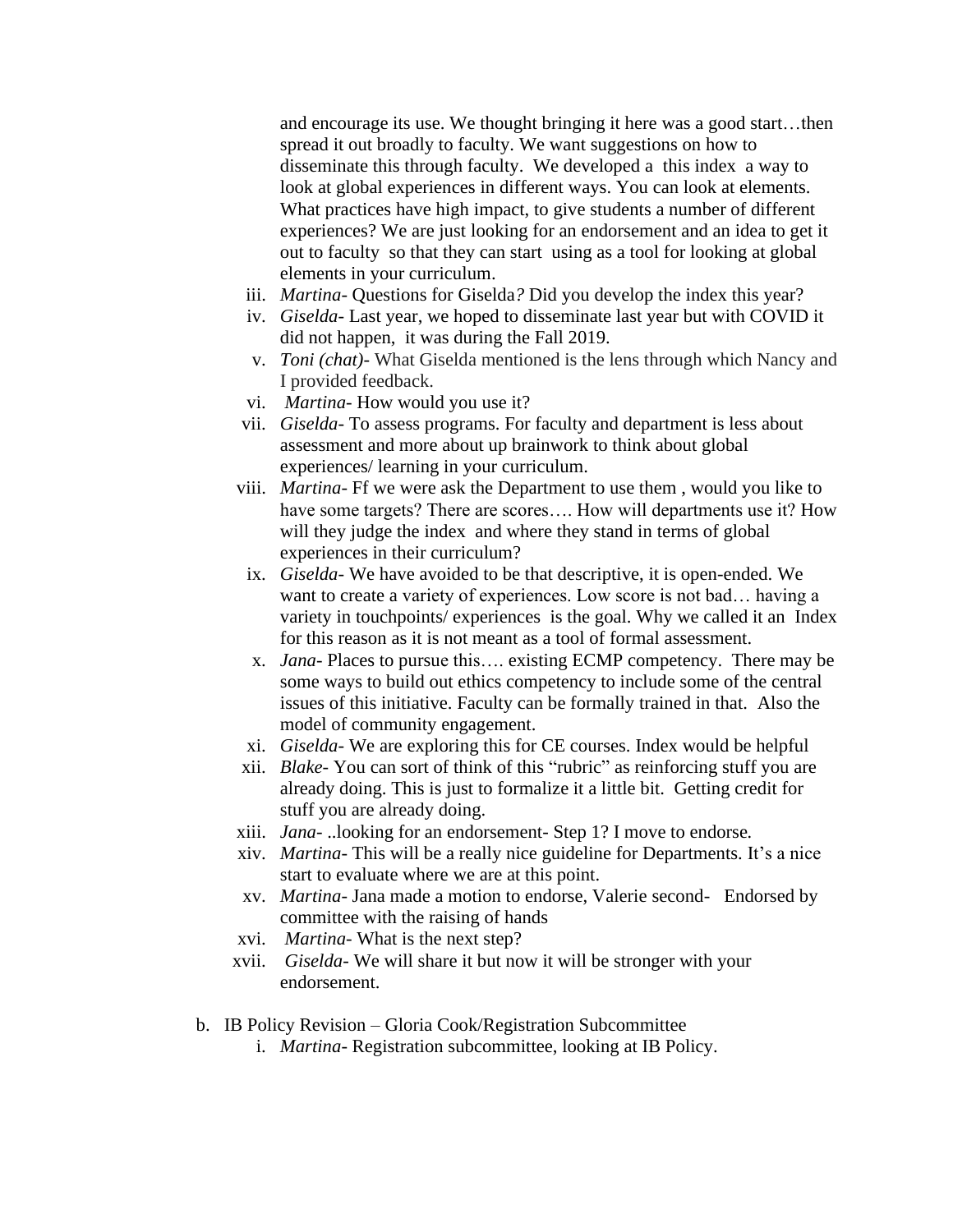- ii. *Gloria-* This is not a formal proposal. This could impact many offices and Departments. I'd like feedback- specifically first from Toni, Tiffany and Rob. I'd like to hear from them first before we open for discussion.
- iii. *Martina-* Can you give us some discussion for talking points?
- iv. *Toni(chat)-* This practice was in place when I joined the Dean of Faculty's Office in 1992.
- v. *Gloria-* Stephanie?
- vi. *Stephanie-* We want to align our IB and AP credit policies. They are similar programs. Taught in High schools. Two levels of exams- Higher level and Standard level exams. Colleges give credit for Higher level typically, less so for Standard level. We want to ask departments to look at the IB information on learning outcomes for each exam. Also, we looked at minimum scores (we accept 4). I just wanted to bring it here for interest in revision of Policy. I talked to Fae about not accepting Standard exams (like other Peer institutions). She said our competitors have rules to allow Standard level examinations. IB scores are from 1-7, where AP are 1-5.
- vii. *Martina-* We are more strict with AP than IB?
- viii. *Stephanie-* Correct
- ix. *Toni* Will you talk with the committee about how lump sum credit is awarded for IB program?
- x. *Stephanie* -We award lump sum of credit. Not all IB students get a diploma. We have a discrepancy in number of credits you get based on the score/ diploma. 30 or below is course by course. Why would we give more credit for a collective score?
- xi. *Rob(chat)* And note that the list of peers is only for CLA. Other than Pacific Lutheran, Dominican of CA, and Muhlenberg, Holt has a different set of peers.
- xii. *Jana(chat)-* Is there any desire to examine AP scores at the same time?
- xiii. *Stephanie-* It would be more transparent policy. For IB program the policies are lacking, there is very little alignment how IB Credit counts in Departments. Mostly it says what doesn't count.
- xiv. *Kyle-* Can you explain the difference between High level or Standard? Is it based on difficulty?
- xv. *Stephanie-* It is based on difficulty.
- xvi. *Jana (chat)-* UF, FSU, and UCF give ascending credit for AP tests starting with scores of 3. We only give AP credit starting with 4s. Might we think about aligning with other schools?
- xvii. *Steve Booker* For financial aid purposes there is no issue but on enrollment side there is. If we look at our competitors, scores 4 or higher, state university UCF,UF. We would put ourselves *at a competitive disadvantage* on that. 28 students' scores a 4- received credit this Fall= 56 courses. Many students would be impacted by a change in the policy- 4 international. We need to bring Fae and Ed into the conversation.
- xviii. *Stephanie-* It is a US program IB? I do know we have IB programs in Orlando Area in several High schools. Maybe its continental….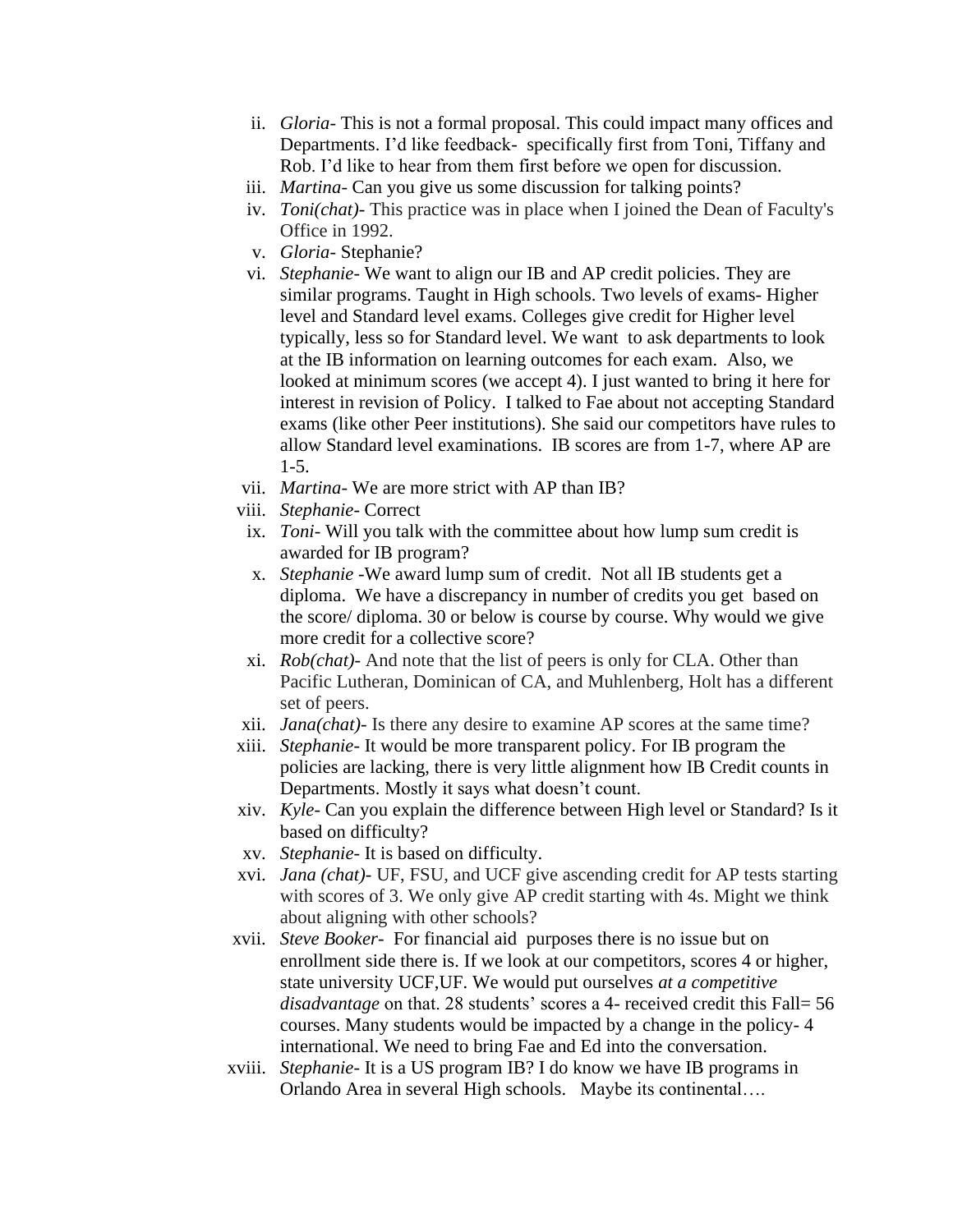- xix. *Kyle-* Why are we giving 8 semester credit hours for IB but only 4 for AP?
- xx. *Stephanie-* This hasn't been looked at in a long time…
- xxi. *Toni* It was in place 30 years ago, but it doesn't mean it has been looked at…. But not in a long time. The issue with 8 credit vs 4 in AP is it has to do with Higher levels *vs.* Standards level. Mastery in content. A higher level IB is equivalent to 2 AP courses. Regarding accreditation, there is no issue as long as we have a policy and it is in line with common accepted principles. We follow our policy. Every institution is awarding credit at some level or another for advanced placement.
- xxii. *Jana* I echo what Tony said. Changes in education. AP and IB is old standard. We should look at AP credits scores given that other schools takes 3's. Why do we take 4 's when everyone else takes 3's? Looking at IB only is missing the mark we should also look at the AP program.
- xxiii. *Toni* Many, many institutions issue credit for scores of 3 or better. It's a competitive disadvantage.
- xxiv. *Ashley(chat)-* We should look at our benchmark schools and what their policies are re: IB and AP.
- xxv. *Jana-* These classes don't mean what they used to, but passing the test means a lot more than what it used to because of this.
- xxvi. *Gloria-* I agree with Jana. Students trying to get more credits to come in. Ultimately we have to decide. The discrepancy at IB and AP. What can we do to keep our standard even if we are not raising it. Looking at ACS school the standards are different.
- xxvii. *Rob and Ashley(chat)-* @Jana and Toni: Yes!
- xxviii. *Rob* I appreciate this conversation. We don't have a lot of Holt students that come with IB credit. We do have AP. We need to be real careful in this new world of higher education,/competitor schools for us to be more and more exclusive. I certainly advocate for high standards at the same time to be more exclusive. We need to support students, not all come from schools to excel in these different areas. Students who bring in transfer credit often take more hours, because it frees them up. For those of you who are fearful we will lose because of credits transferred, that is not the case. Also I wanted to note that the peer institutions shared here are not the equivalent for Holt.
	- xxix. Jana(chat)- @Gloria--I totally agree that we need to rethink what AP/IB credit exempts students from. Maybe we can give them elective credit but NOT waive the requirement for ENG140 for example...
	- xxx. *Tiffany-* Students want to know about IB /AP , they want cost analysis. Can I issue this to cover the amount of time I can afford to be here at Rollins? I'd like to relook at our competitors. Jana put a good idea. To take it away would put us at a disadvantage. Students don't avoid getting what they need and instead they will take another course. The landscape has changed. If they do get those test scores they are working above normal.
	- xxxi. *Kyle-* It does allows students to take other electives…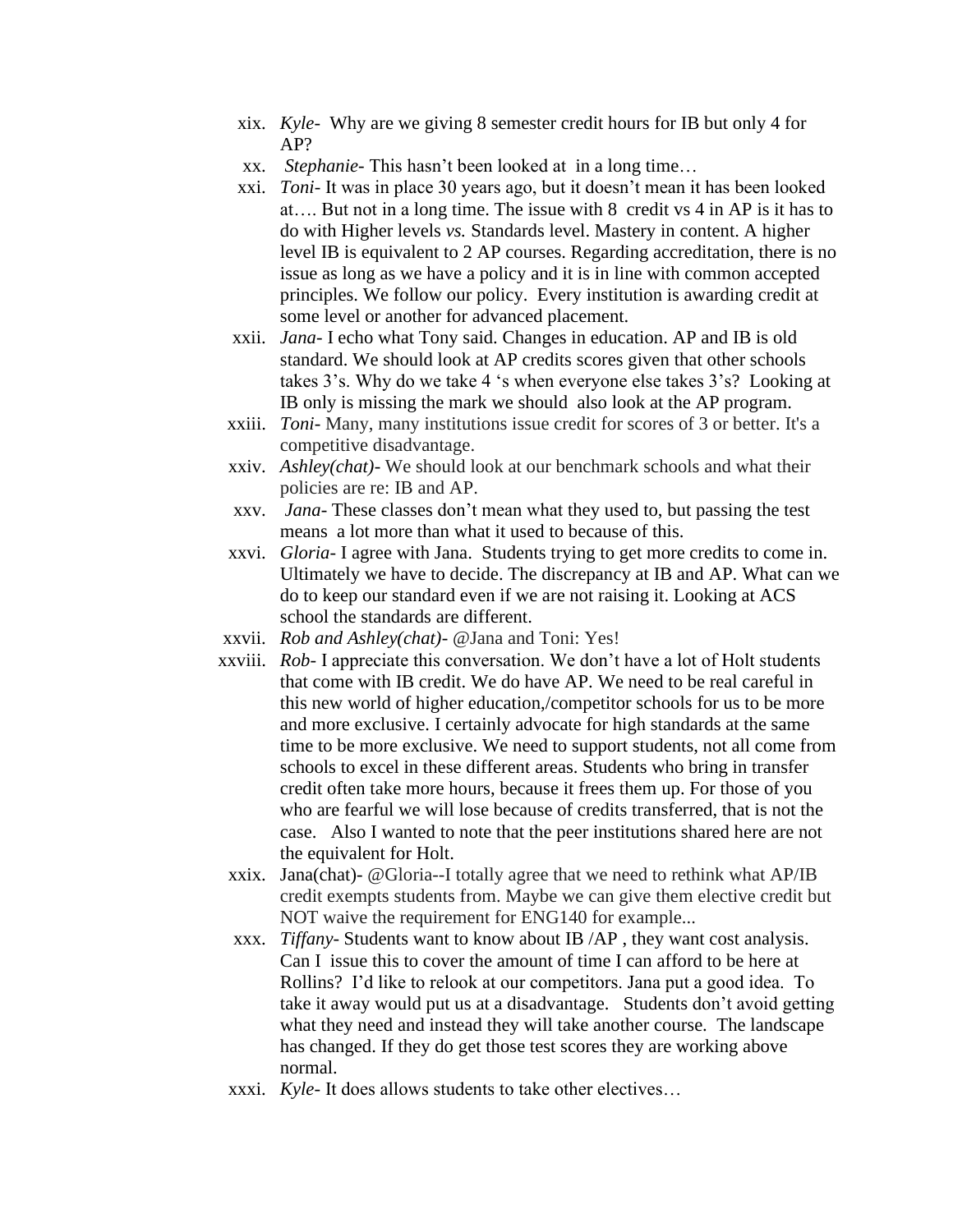- xxxii. *Valerie* We have to be careful what we are awarding credit for. Hours vs. credit for specific courses. Specifically I'm talking about our 120 sequences across the board. 4 hours of credit for AP Calculus. If we award credit for Math 111. That is different, we are saying they are good enough for those concepts. When we put them in the second course they are not at a disadvantage. One thing is to award credit hours and another to give credit for an introductory course.
- xxxiii. *Brenda (chat)* I echo Valerie's point with intro courses....
- xxxiv. *Jana* I really like what Valerie said . It is illustrative of a practice we streamline. We do have sciences that regard AP scores and they do not exempt from introductory courses. For example English it can exempt you for an introductory course. What are we awarding the students credit for?
- xxxv. *Martina* How are we distributing the credits?
- xxxvi. *Brenda(chat)* Even students getting high AP scores in biology are not prepared for the laboratory because they lack the writing/ experimental design component needed in the sciences.
- xxxvii. *Toni(chat)* Placement and elective credit seem to be two different areas that can/should be addressed.
- xxxviii. *Ashley-* Important to make a distinction between competencies and other Gen Ed courses: while we may exempt students from competencies, we don't grant rFLA/Honors credits
- xxxix. *Stephanie-* Very few majors where AP or IB counts as a major gateway course. Example Sciences.
	- xl. *Gloria-* My hope is to revise this Policy. Ask Department chairs….to talk amongst themselves. We need to go back to the Departments and let them see this list.
	- xli. *Toni-* That practice was part of a kind of semi-regular review that was done, not for any scheduled purpose. Twice in my time in the Deans office…… probably every 10 years roughly. Too long. The exams and the syllabi for courses were provided to Department chairs, to review content course syllabi….to make sure we were appropriately awarding credit….appropriately exempting and also using scores for placement.
	- xlii. *Martina-* Would you like this to be sent to Dept. Chairs?
	- xliii. *Gloria-* Yes, have each Dept. Review it.
	- xliv. *Martina-* Who would send syllabi and exams, how do Departments obtain those?
	- xlv. *Stephanie-* I have websites for that.
	- xlvi. *Jana(chat)-* Can we add AP review at the same time?
- xlvii. *Stephanie-* Might as well do it all at once. I didn't get a good sense of 8 credit *vs* 4 credits? Could we come back with a recommendations to meet the standard awarding credits to be 4? There will still be some cases where they receive 8 credits.....
- xlviii. *Jana(chat)-* How many IB Diploma students are we admitting per year? How many students are taking high level IB tests? Just wanted to know if it was a handful. Scope and scale.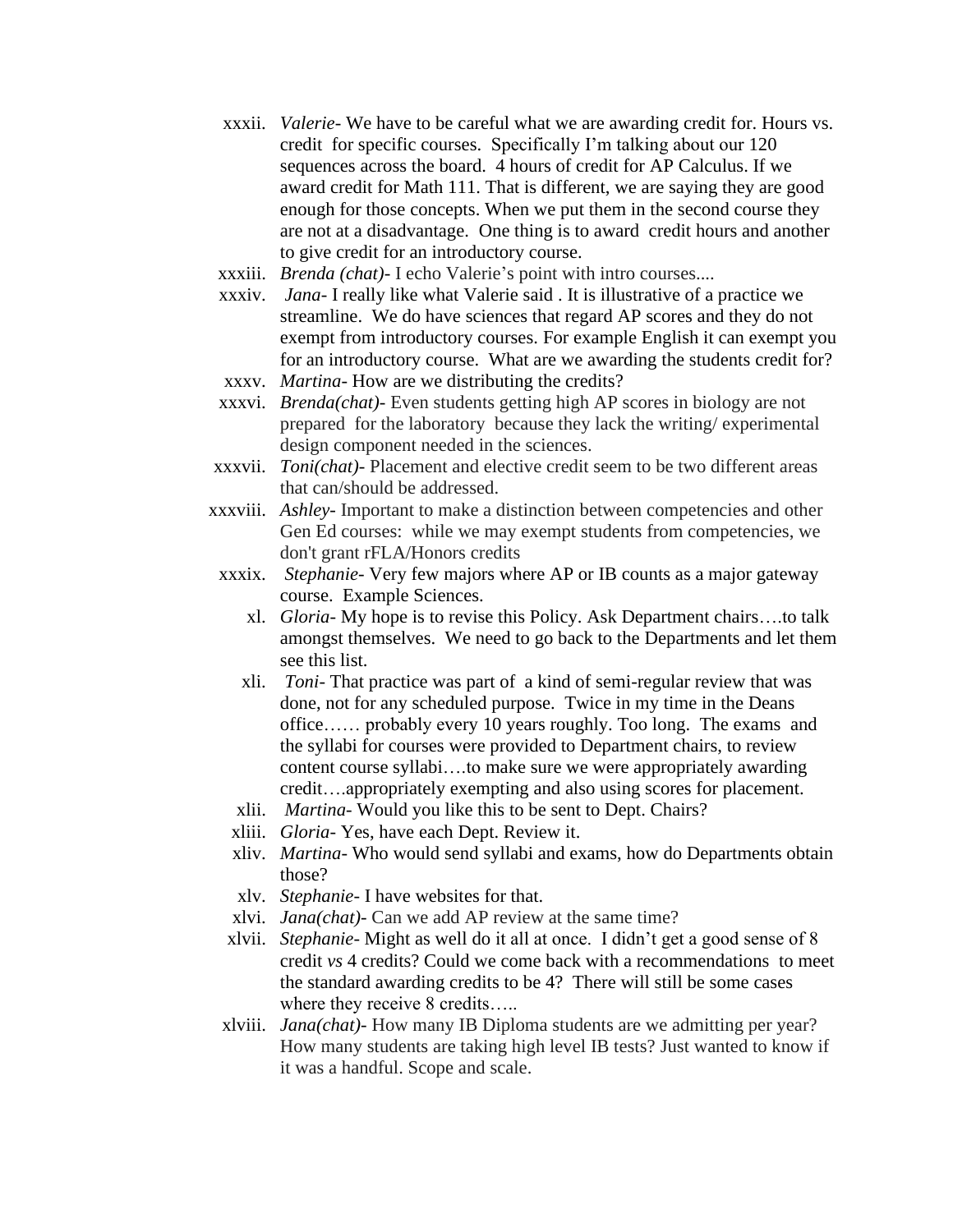- xlix. *Stephanie-* We had 45 that brought in IB credit. I can go back and see how many came in with the Diploma.
	- l. *Steve(chat)-* Jana, 41 incoming CLA students brought in high level IB courses and received a 4 or higher. Many also had some SL courses. 4 students only brought in 1 SL course.
	- li. *Martina-* With the excel file I did not get a sense of how many schools accept the IB diploma? Is that a standard procedure?
	- lii. *Stephanie-* When I look at policies, it seems it was established to align with our competitor schools. It does not align with peer institutions. The feedback has been incredibly helpful. Seems like standard exams and minimums scores is not something we want to change. We should still review AP and IB. We need more information of IB.
- liii. *Martina-* What is your timeline? How much time will they need?
- liv. *Stephanie-* We can extend to Spring semester. We would implement when we start recruiting the entering class of Fall 2022.
- lv. *Jana-* I worry if maybe we want to accept 4 for IB? reducing 2- 3? Instead of Department "silos", it would be better to have a broader conversation. Present reasons why we are making a specific case. I'm worried that in individual Dept, the discussion may end up where there is too. Much differences for each one….Can we accept what they comeback with? What do we want from them?
- lvi. *Stephanie-* We just want to reaffirm how the credit may count in their majors.
- lvii. *Rob(chat)-* And to what extent to these apply to general elective credit, regardless of what a department decides?
- lviii. *Martina-* Will we ask if they accept High or Standard level Exams? We should ask this to each individual Dept…..which level is acceptable, how they want to use it?
	- lix. *Gloria-* We are asking Depts. to look at 2 things- Do they accept the level and if these credit hours will work towards the elective or entrylevel course credit ?
	- lx. *Rochelle-* There will be discrepancies across the board, level of unfairness inadvertently for students. The level should be across the board, and they the dept wants to do with it ( specific courses they will credit) we can think of that at the departmental level. My proposal is that we standardize how we accept the standard level or not and then give dept choice if it satisfies requirement for intro course or not. We do not want to create a disparity for students.
- lxi. *Stephanie-* I'm not prepared to take the Standard Level off the table completely. There are differences in other schools. I would push back to say stop taking Standard level exams.
- lxii. *Rochelle-* I'm seeing two questions. Whether or not we give credit and what were giving credit for? They are not the same. If we keep "marrying them" then that's where I see the problem.